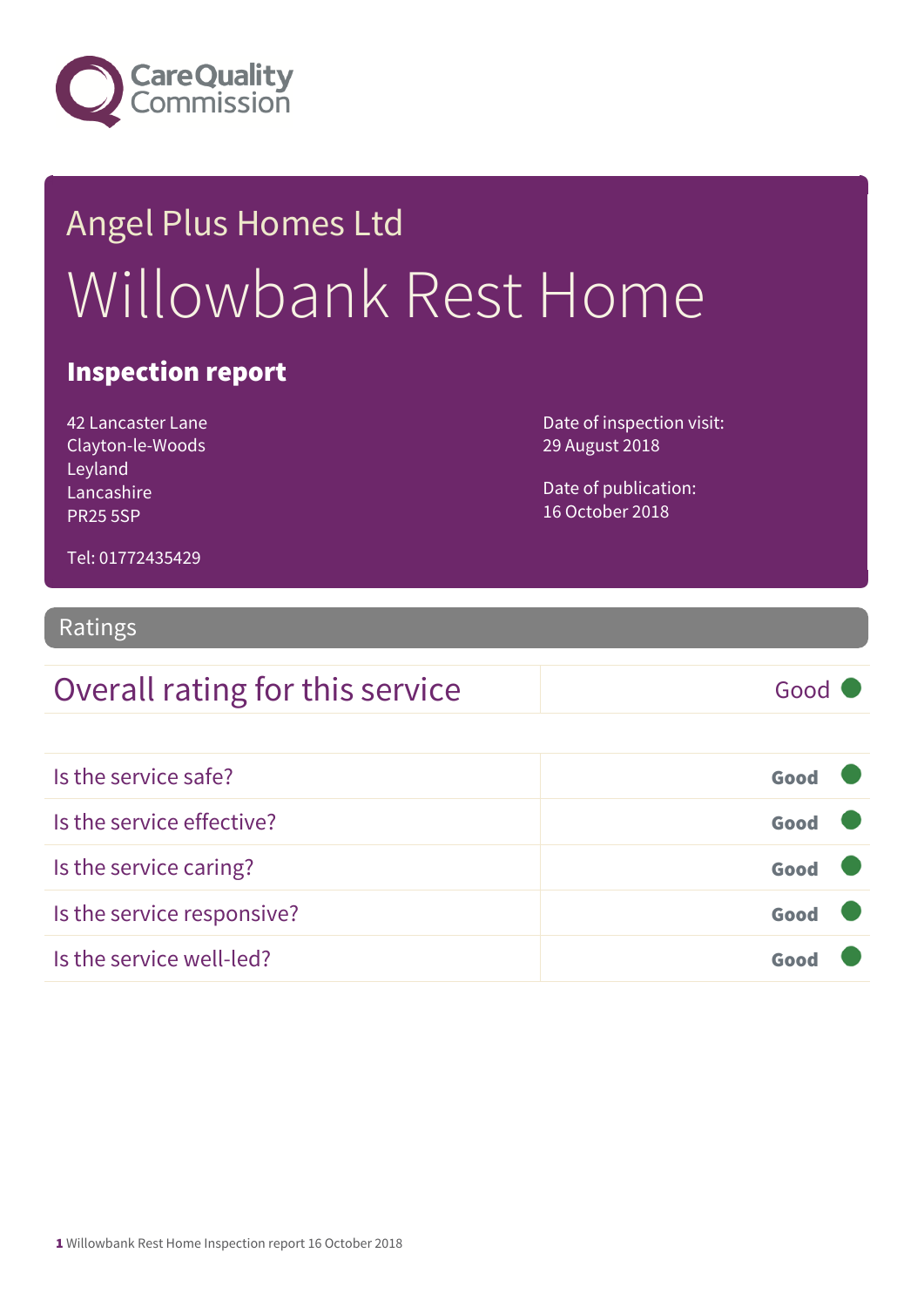#### Overall summary

The inspection was undertaken on 29 August 2018 and was unannounced this meant that the service did not know we were coming. We previously undertook a comprehensive inspection on 10 April 2017 where it was rated as requires improvement in the areas of safe, effective and well led and good in the areas of caring and responsive. This meant that the service was requires improvement overall. At that inspection we found that the provider had not always safeguarded people who used the service from abuse and improper treatment, because they had failed to report a serious incident of alleged abuse on behalf of a person who used the service. This was in breach of regulation 13 of the Health and Social Care Act 2008 (Regulated Activities) Regulations 2014. The provider had also not always obtained formal consent in relation to the provision of care and treatment. This was in breach of regulation 11 of the Health and Social Care Act 2008 (Regulated Activities) Regulations 2014. We also made recommendations in relation to nutritional risk assessments, personal emergency evacuation plans and submitting statutory notifications to the Care Quality Commission (CQC).

Following the last inspection, we asked the provider to complete an action plan to show us what they would do and by when to improve the key questions of safe, effective, caring and well led to at least good. During this inspection, we found the service was meeting the requirements of the current legislation.

Willowbank Rest Home is a 'care home'. People in care homes receive accommodation and nursing or personal care as a single package under one contractual agreement. CQC regulates both the premises and the care provided, and both were looked at during this inspection. Willowbank Rest Home accommodates up to 19 people in one building. It provides accommodation for persons who require personal care. All bedrooms were of single occupancy with separate bathing facilities, lounges, dining room and outside gardens areas and car parking. At the time of our inspection 17 people were living in the home.

The service had a registered manager in post at the time of our inspection. A registered manager is a person who has registered with the Care Quality Commission to manage the service. Like registered providers, they are 'registered persons'. Registered persons have legal responsibility for meeting the requirements in the Health and Social Care Act 2008 and associated Regulations about how the service was run.

All people we spoke with told us they felt safe in the home. Staff were able to discuss what actions they would take to deal with allegations of abuse. Records we looked at confirmed staff had received safeguarding training. Risk assessments had been completed for the environment and people's individual needs.

Systems that ensured only suitable people were employed to work in the home was in place. Duty rotas were completed and staff we spoke with said there was generally enough staff to deliver people's care. Staff received up to date and relevant training that supported them to deliver their role effectively.

Medicines were administered and stored safely, however we noted a controlled drug record did not match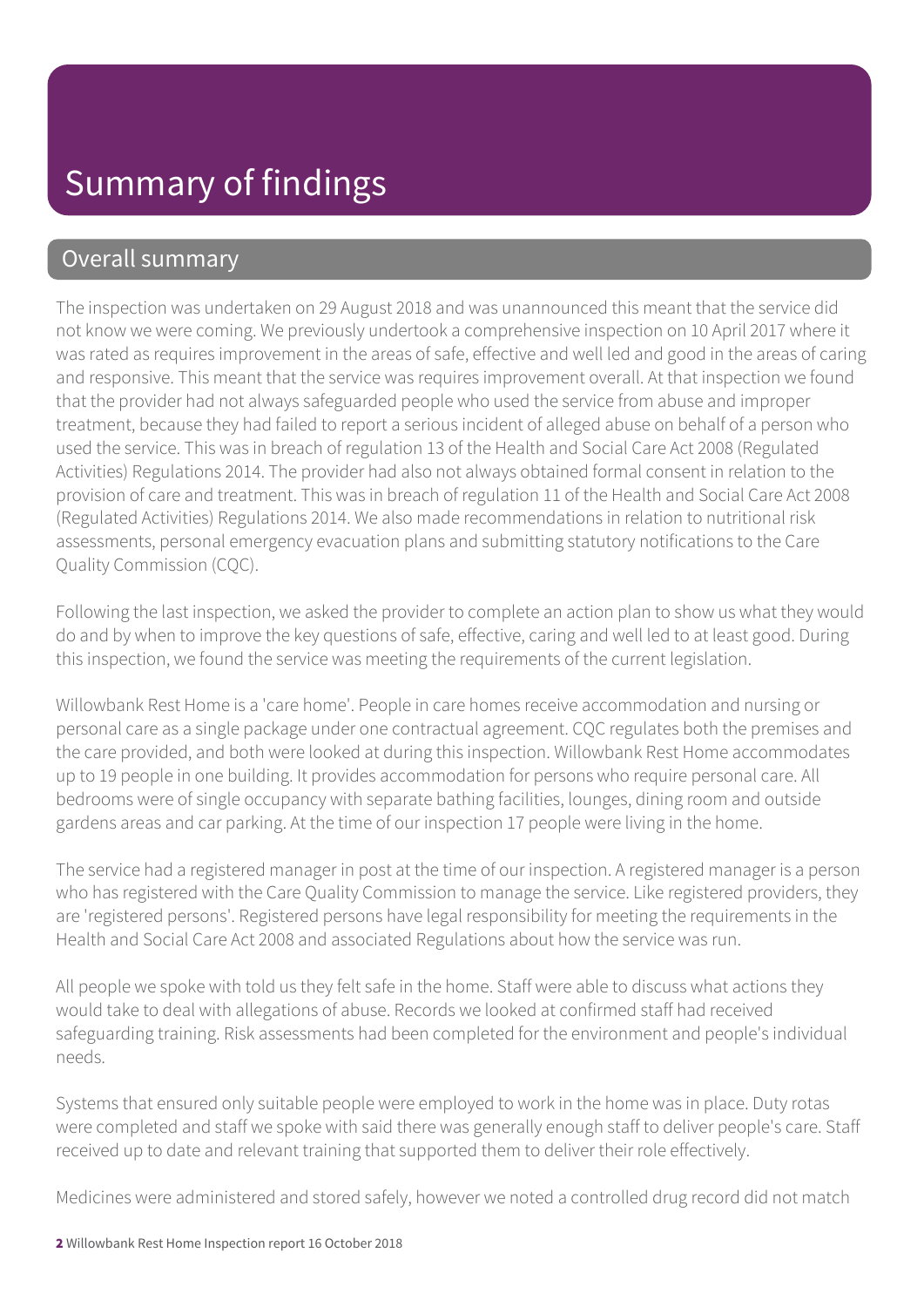the quantity of medicine in the controlled drugs cupboard, the registered manager investigated this and confirmed this was a recording issue and stock levels were correct.

Improvements were noted in relation to the way the service recorded people's formal consent. Best interest's meetings had been held and capacity assessments had been completed where it was required. People were supported to have maximum choice and control of their lives and staff did not support them in the least restrictive way possible; the policies and systems in the service did not support this practice.

The food people were served looked appetising and nutritious. People told us they were happy with the meals in the home.

We saw positive, caring and meaningful interactions taking place between people who used the service and staff. People told us they were very happy with the care they received. Advocacy information was available for people to access if they needed support with important decisions.

Care records were detailed and contained good person-centred information about how to support people's individual needs. An activities programme had been developed and we saw activities provided to people during our inspection.

Team meetings were undertaken regularly and surveys and feedback had been obtained recently that provided information about people's views. A system to deal with complaints was in place. We saw positive feedback about the care people received in the home. We received positive feedback about the registered manager and nominated individual. People told us the directors of the company were regular visitors to the home.

A system to audit and monitor the service was seen that demonstrated the management team ensured the home was safe for people to live in.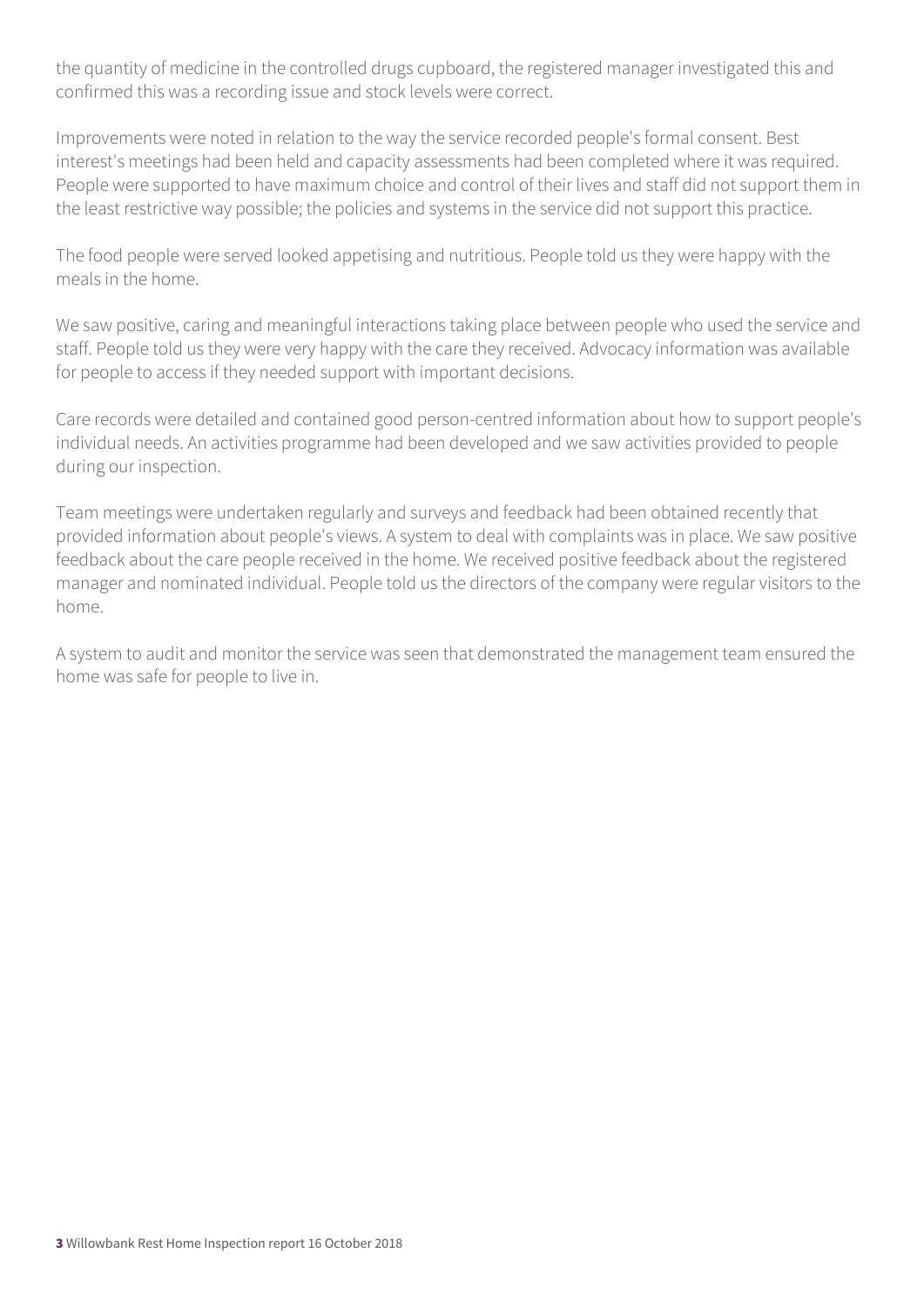#### The five questions we ask about services and what we found

We always ask the following five questions of services.

#### Is the service safe? Good

The service was safe.

We observed staff administering people their medicines safely. Medicine administration records had been completed and room and fridge records confirmed medicines were stored in line with guidance.

Recruitment procedures had been followed which meant people with the required knowledge and skills were recruited to work in the home. Duty rotas demonstrated the staffing levels in place to ensue people received appropriate and timely care.

Staff we spoke with knew how to deal with an allegation of abuse, policies and guidance was available for staff to follow. Training records confirmed staff had completed safeguarding training.

#### Is the service effective?  $\Box$  Good  $\Box$

The service was effective.

Since our last inspection improvements has been made in relation to how formal consent was obtained and recorded.

The chef told us there was no restrictions on the food ordered in the home. We observed part of the lunchtime experience for people, choices were offered and meals looked appetising.

Training records we looked at confirmed staff had received training that supported them in their role.

#### Is the service caring? The service caring of the service care of the service care of the service care of the service of the service care of the service care of the service care of the service care of the service care of th

The service was caring.

We received very positive comments about the care people received in the home. It was clear from our observations that positive meaningful relationships had been developed between staff and people who used the service.

Care was delivered in the privacy of bedrooms or bathrooms and

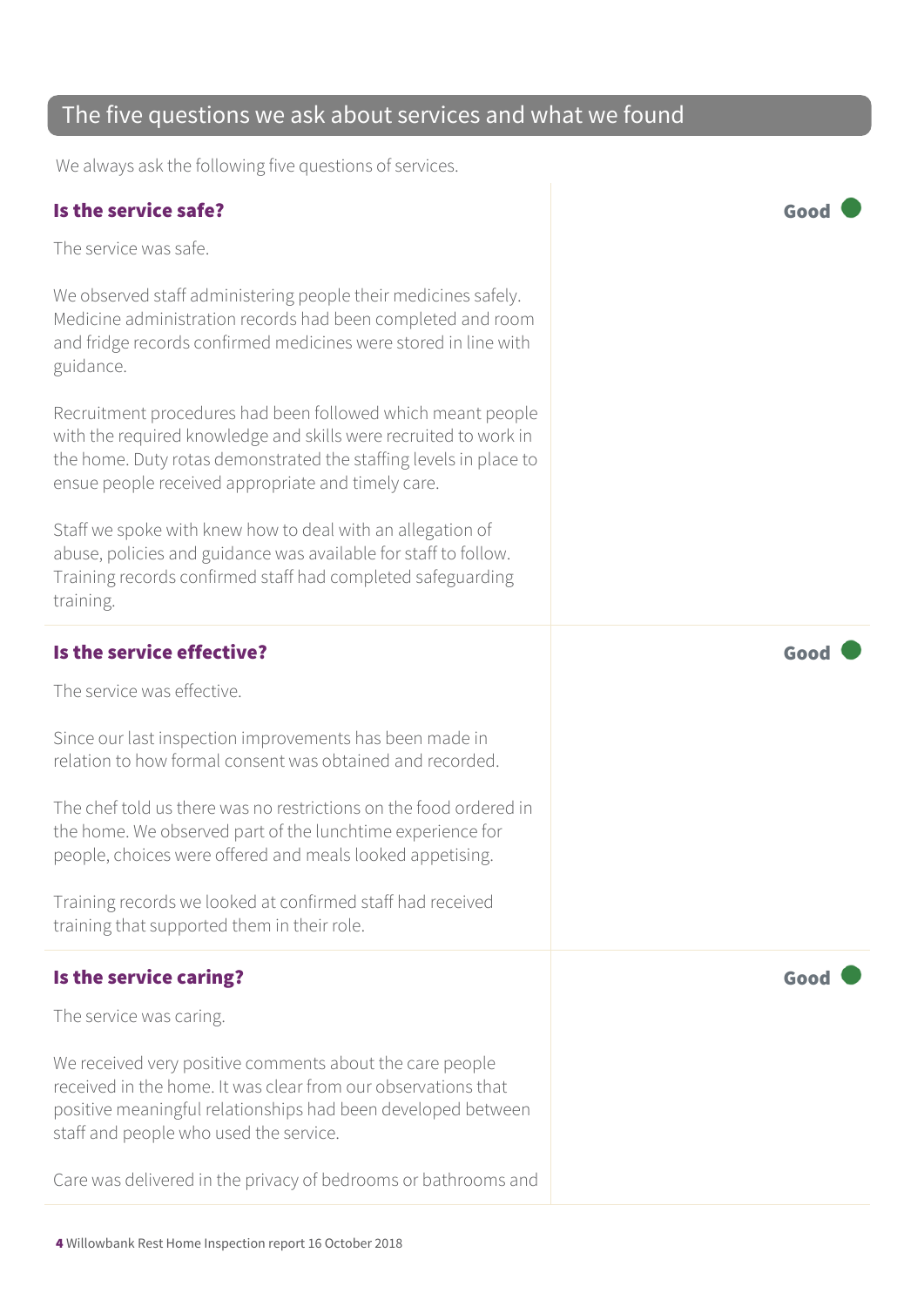| There was advocacy information displayed in the home that<br>provided information about how to access the service.                                                                                                                     |      |
|----------------------------------------------------------------------------------------------------------------------------------------------------------------------------------------------------------------------------------------|------|
| Is the service responsive?                                                                                                                                                                                                             | Good |
| The service was responsive.                                                                                                                                                                                                            |      |
| Preadmission assessments had been completed that confirmed<br>whether people's individual needs could be met in the home.<br>Care plans were detailed and contained relevant information to<br>support the delivery of care to people. |      |
| We saw positive feedback had been received about the home.<br>Where complaints had been received we saw records that<br>demonstrated an investigation had been completed.                                                              |      |
| Technology was being used effectively in the home. Wireless<br>internet access was available in all areas. We saw good use of<br>technology for one person that included them in an important<br>family event.                         |      |
| Is the service well-led?                                                                                                                                                                                                               | Good |
| The service was well led.                                                                                                                                                                                                              |      |
| People who used the service and staff were positive about the<br>leadership and management of the home.                                                                                                                                |      |
| Surveys were undertaken regularly which demonstrated positive<br>feedback about the home and the service it delivered.                                                                                                                 |      |
| Audits and monitoring was taking place. This ensured the home<br>was monitored and safe for people to live in and staff to work in.                                                                                                    |      |

people were treated with dignity and respect.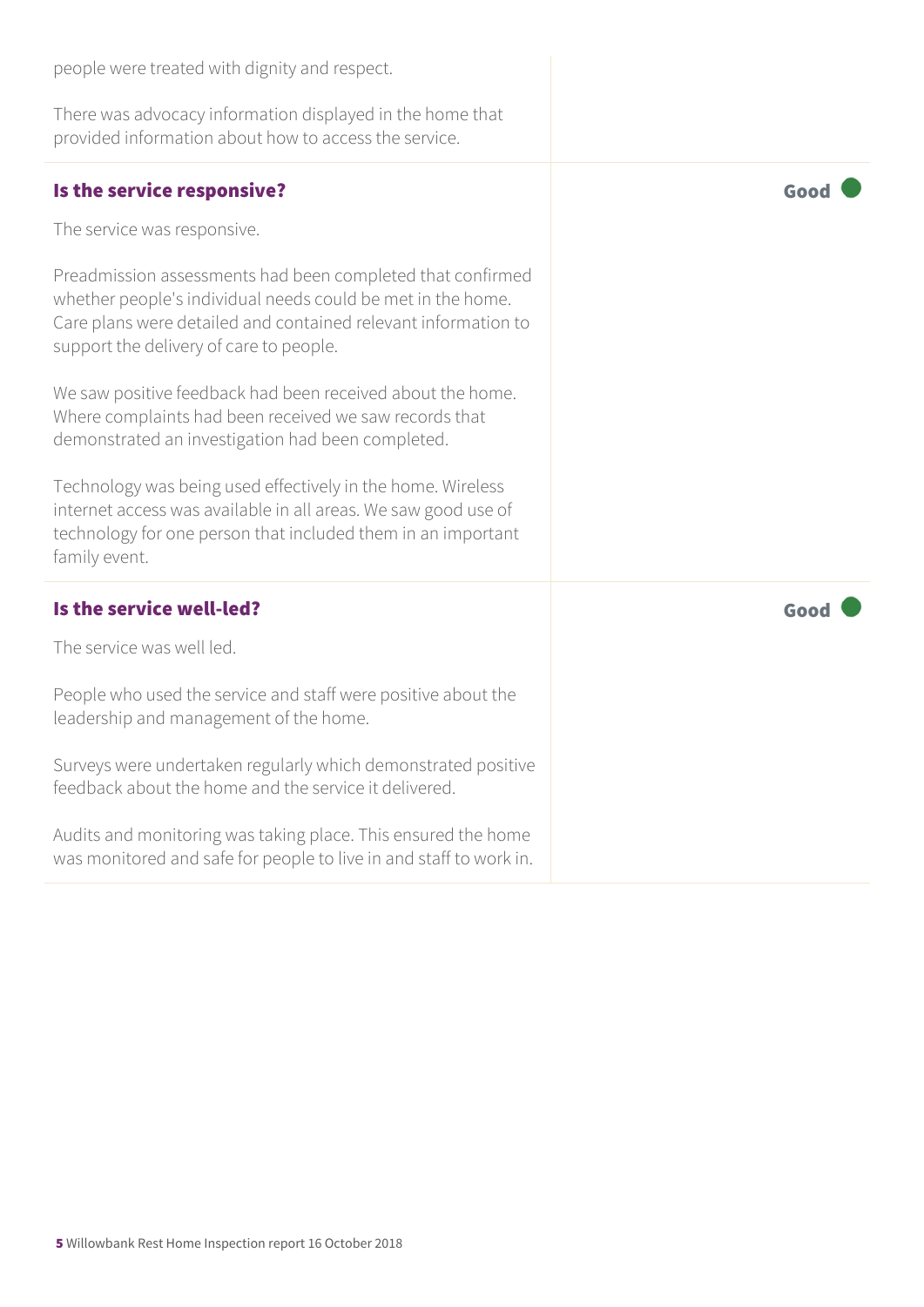

# Willowbank Rest Home Detailed findings

### Background to this inspection

We carried out this inspection under Section 60 of the Health and Social Care Act 2008 as part of our regulatory functions. This inspection was planned to check whether the provider is meeting the legal requirements and regulations associated with the Health and Social Care Act 2008, to look at the overall quality of the service, and to provide a rating for the service under the Care Act 2014.

This inspection was undertaken by two adult social care inspectors on 29 August 2018 and was unannounced. Prior to the inspection we looked the information we held about the service. This included any statutory notifications the provider is required to send to us by law, any investigation incidents or feedback about the service. We also looked at the Provider Information Return (PIR), which had sent to us. This is a form that asks the provider to give some key information about the service, what the service does well and any improvements they plan to make. We used a planning tool to collate all this evidence and information prior to visiting the home.

During our inspection we spoke with four people who used the service. We also looked at a number of records. These included three care files, duty rotas, three staff files, training records and records relating to the operation and management of the service. This helped us to understand the experiences of people living in the home. We also spoke with seven staff members. These included care staff, housekeeping, the chef, the directors of the company and the registered manager. We undertook a tour of all of the communal areas included the lounges, dining room, kitchen, laundry, bathrooms and some people's bedrooms.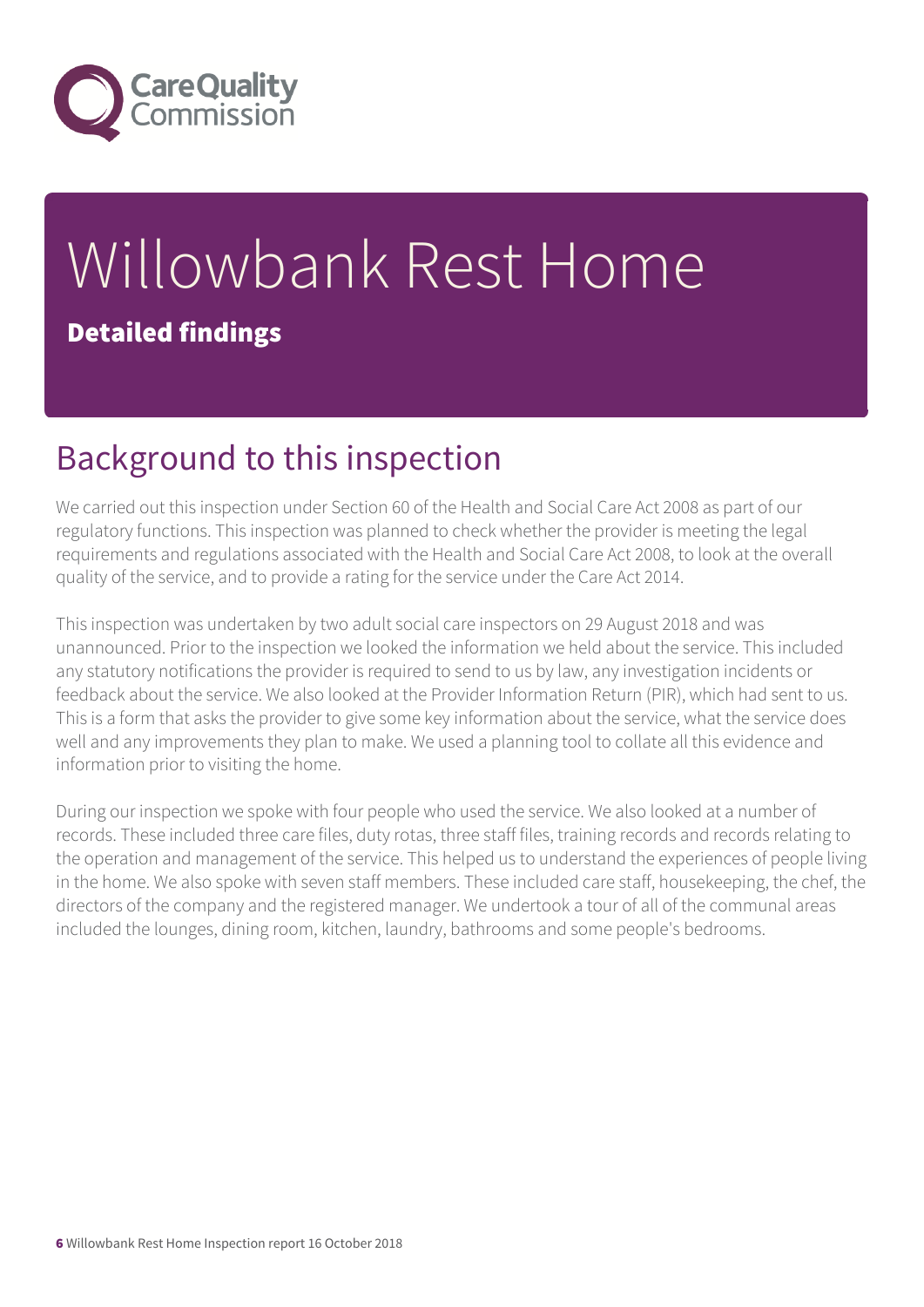## Our findings

All of the people who used the service told us they felt safe in the home. One person said, "They are very gentle and listen to what I have to say." Staff demonstrated their understanding of the actions to take if an allegation of abuse was suspected. They said, "I would report any concerns to the [registered] manager and social services. I would call [registered manager], GP or police if needed and report to CQC." Most staff we spoke with told us they had undertaken safeguarding training and training records we looked at confirmed this. This supported staff with their knowledge and skills to enable them to deal with any allegations appropriately.

At our last inspection we identified some concerns into relation to one allegation of abuse that had not been responded to appropriately. During this inspection we found improvements had been made. A system was in place to record any allegations of abuse. These included details of the concerns, and notes relating to any investigations. Whilst there was limited evidence of any record to confirm lessons had been learnt we saw records relating to outcomes of the investigation. Records we looked at also confirmed relevant notifications had been submitted to the CQC in a timely manner as required by law. There were policies and guidance available to guide staff about how to deal with any allegations.

During our last inspection we identified some concerns in relation to risk assessments relating to one person's individual risk. During this inspection we found improvements had been made. The care files we looked at had individual risk assessments in place that guided staff about how to support people safely. Areas covered included, bed rails, pressure areas, falls, nutrition, moving and handling and wheelchairs. The records included the level of the risk as well as the actions required to reduce the risks and manage these safely. Environmental risk assessments were seen and covered all areas of the home. These included, the laundry, refurbishment, the kitchen, weather, heat, hot water, outside sheds and bathrooms. Records seen had been signed and dated and included details of the identified risks, the actions to reduce any risk.

At our last inspection we identified some concerns in relation to the content of Personal Emergency Evacuation Plans (PEEPs). During this inspection we found improvements had been made. All people living in the home had individualised PEEP's in place. These provided information about how to support people safely out of the home in the event of an emergency that required an evacuation of the building. Fire risk assessments were in place and up to date and we saw evidence that fire drills had been completed and included the outcome of these and any lessons learned. This would support any future improvements in the event of an emergency. Checks on fire systems and equipment had been completed. These included, emergency lighting, fire extinguisher checks and waste transfer. This ensured the home was monitored and safe for people to live in. A business continuity plan had been completed by the provider that ensured all staff had access to guidance and contact information in the event of an emergency in the home.

Detailed records were seen that confirmed appropriate servicing, audits and checks were taking place. Areas covered included, portable appliance testing, gas, electrical safety and legionella. Audit checks included, hot water, radiators, bath seats, bed rails, mattresses, hoists and room temperatures. Notes were recorded on the findings and what actions had been taken to address any concerns.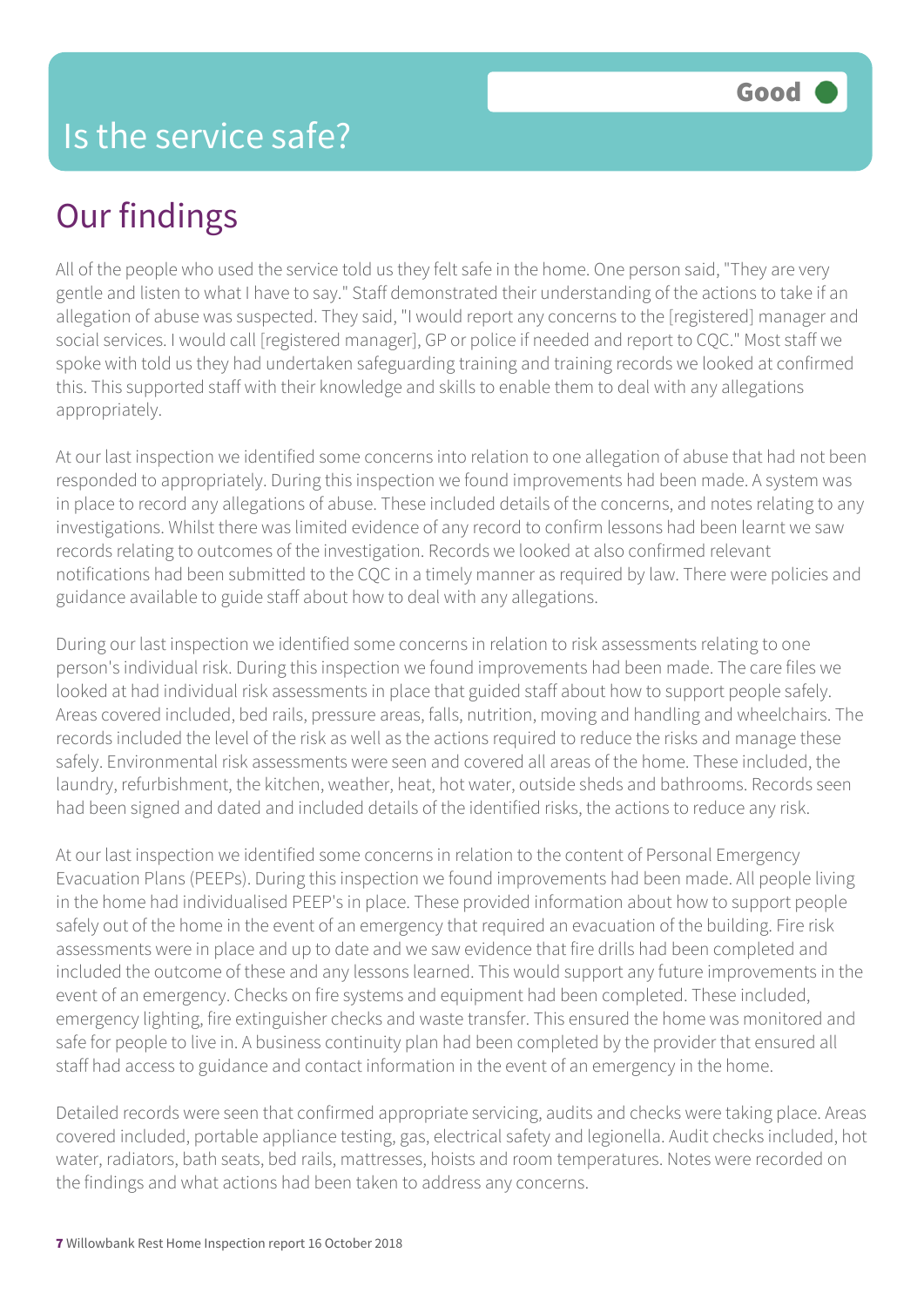Incident and accident records had been completed, which included details of the alert, the immediate actions taken and any recommendations to reduce any future risks. A summary sheet recorded the details of the incident as well as the type of incident. This would support an audit of the incident to monitor any themes and trends and enable actions to be taken and lessons learned to reduce any future risk.

Infection control audits had been completed regularly which demonstrated that the home was clean and tidy and safe for people to live in. Monthly audits were in place that recorded any infections in the home and what actions had been taken as a result. An example was an assessment by the GP and antibodies to treat the person. This demonstrated that the home was proactive in identifying and acting on infections. During our walk around, we saw areas to be clean and tidy and free from clutter. Staff had access to personal protective equipment such as gloves and aprons and we saw staff making use of this during our inspection. Hand washing advice was on display in the bathrooms and staff had access to liquid soap and paper towels. This would ensure people who used the service lived in a clean and monitored environment.

We spoke with people who used the service who told us, "The girls are lovely they really look after us well." Duty rotas we looked at identified the staffing cover for each shift in the home. Where changes were required due to holidays or sickness these were recorded. Staff we spoke with told us they felt there was enough staff to undertake their duties. One staff member said, "It is a really nice little home. We have time with people and not feel rushed. We do normally have enough staff to meet people's needs but we can be busy." During our inspection we observed staff responded to people's needs in a timely manner. Buzzers were answered promptly and staff were seen monitoring the public areas of the home engaging in light-hearted chatter with people who used the service. This would ensure staff were able to respond promptly to any requests for support.

Appropriate recruitment procedures were in place at the home. The staff files we looked contained the required information that ensured only people suitable for their role were recruited. These included, completed application forms, references from previous employers, proof of identify and Disclosure and Barring Service (DBS) checked. The DBS helps employers make safer recruitment decisions and helps to prevent unsuitable people from working with people who use care and support services. Where risks assessments were required to ensure staff were appropriately supported in their role. We saw these were detailed and reflected staff member's changing needs and how to support them safely in their day to day work. An example seen was for a staff member who was pregnant which had been updated through various stages of their pregnancy. This demonstrated the providers commitment to ensure staff were monitored and reviewed to reduce any potential risks to them. New staff to the home undertook an induction programme that would equip them with the knowledge and skills to enable them to deliver care to people safely.

None of the people we spoke with raised any concerns about the way that their medicines were managed by the home. We observed part of the medication round and saw medicines administered to people safely with staff waiting with the person to ensure it was taken. The staff member demonstrated their knowledge of people's medicines and provided information to people about what they were taking. The medication records we checked had been completed in full which demonstrated appropriate and timely administration was taking place. Training records we looked at recorded that staff had undertaken medication and competency checks. This confirmed staff had the required knowledge and skills to administer people's medicines to them.

Systems were in place that ensured medicines were stored appropriately in a locked room and the trolley was locked to the wall when not in use. Room and fridge temperature recordings were seen that demonstrated medicines were stored at the correct temperatures. The registered manager confirmed a new fridge had been ordered during our inspection as excessive water was seen in the bottom of the fridge. We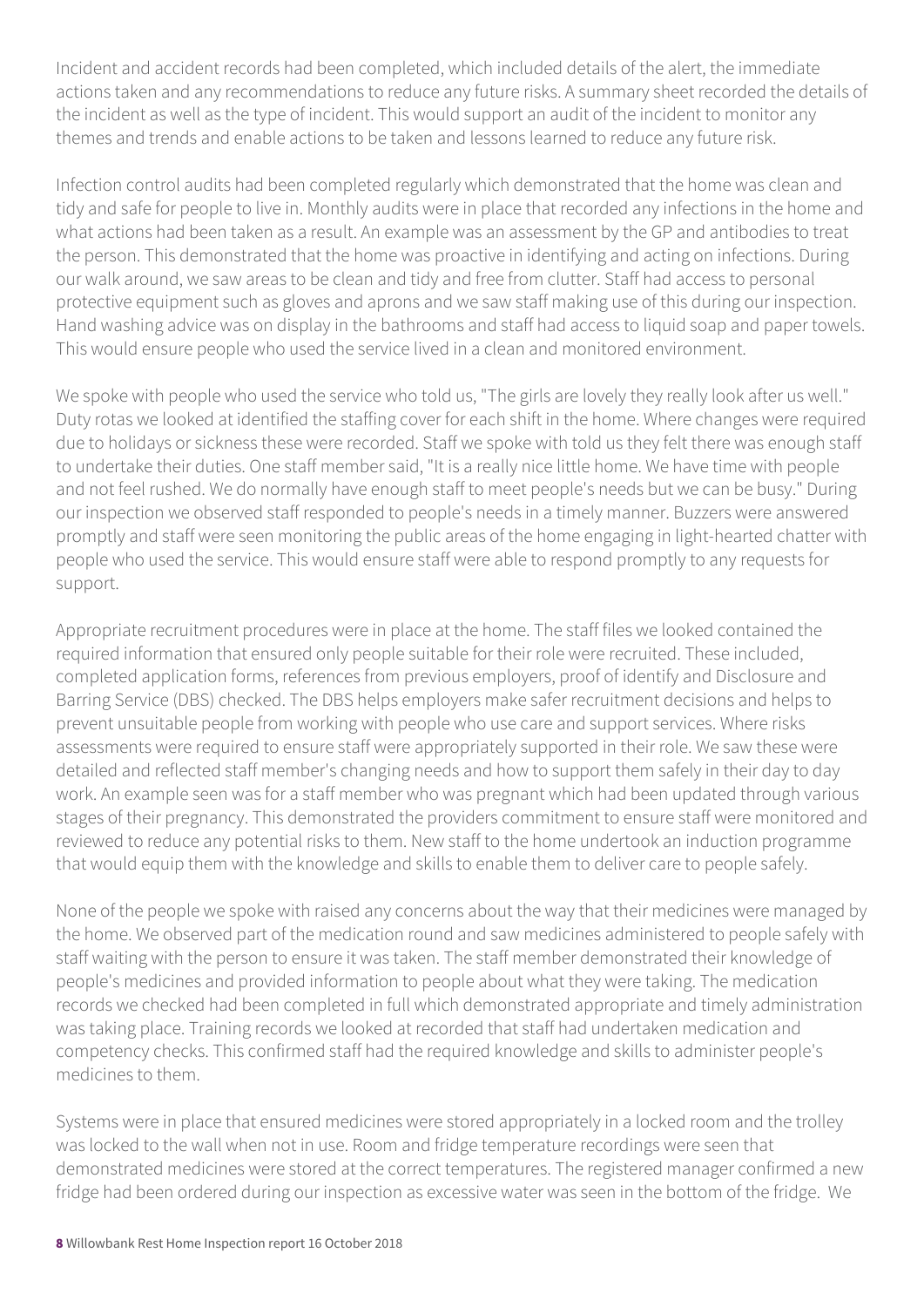checked the controlled drugs cupboard which was appropriately secured. Some prescription medicines are controlled under the Misuse of Drugs legislation (and subsequent amendments). These medicines are called controlled medicines or controlled drugs. A random sample of controlled medicines stock levels was reviewed. We identified one medicine had a different quantity that what had been recorded in the controlled drugs register. We asked the nominated individual and registered manager about this who undertook an immediate investigation which established this was a recording issue. The nominated individual provided evidence that confirmed what actions would be taken that would ensure any future risk of reoccurrence was reduced.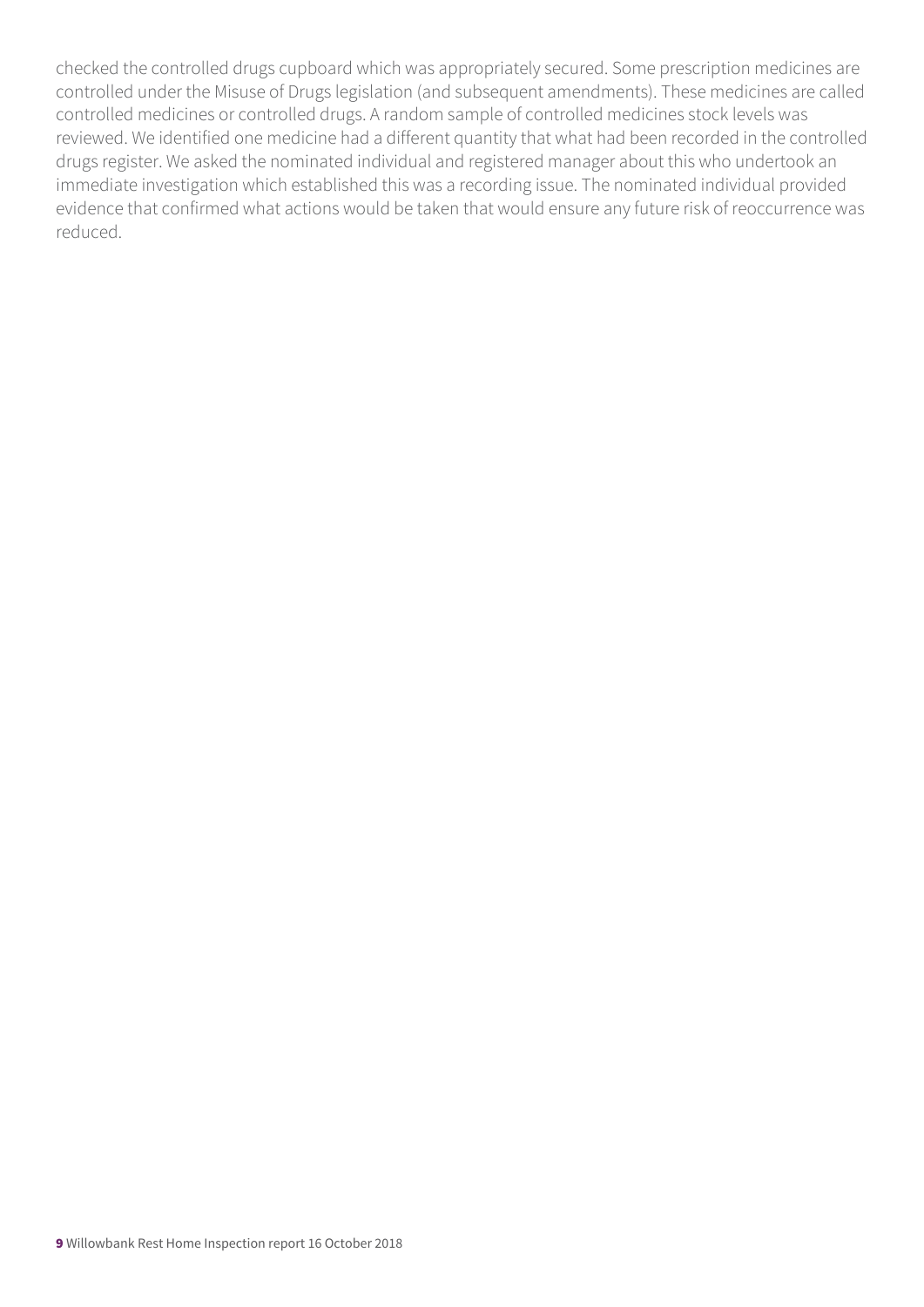### Is the service effective?

## Our findings

The people we spoke with told us staff asked permission before undertaking any care or activity our observations during the inspection confirmed this. We saw staff knocking on bedroom doors and waiting to be invited in. People told us, "The staff are extremely nice. They are very gentle and will listen to what I have to say." Staff said, "I always ask permission before I do anything and always explain what I am doing."

During our last inspection we identified some concerns in relation to the recording of formal consent in people's care files. During this inspection we found improvements had been made. The registered manager told us that documentation had been developed to ensure a wide range of consents had been recorded. This would confirm care had been discussed and agreed by people who used the service. The care files we looked at confirmed this. Records seen included consent for a wide range of areas. These covered, personal data, care plan contents, care needs, use of bed rails and bumpers and people's preferences. This demonstrated agreements to care had been discussed and agreed with people who used the service.

The Mental Capacity Act (2005) (MCA) provides a legal framework for making particular decisions on behalf of people who may lack the mental capacity to do so for themselves. The Act requires that, as far as possible, people make their own decisions and are helped to do so when needed. When they lack mental capacity to take particular decisions, any made on their behalf must be in their best interests and as least restrictive as possible.

People can only be deprived of their liberty so that they can receive care and treatment when this is in their best interests and legally authorised under the MCA. The authorisation procedures for this in care homes and hospitals are called the Deprivation of Liberty Safeguards (DoLS).

We looked at how the service was meeting the requirements of the MCA and DoLS regulations. During the inspection, we checked whether the service was working within the principles of the MCA and whether any conditions or authorisations to deprive a person of their liberty were being met.

The care records we looked at contained information relating capacity assessments and best interest's decisions taking place. We saw DoLS applications had been submitted to the assessing authority that would ensure people were not being deprived of their liberty unlawfully. We saw policies and procedures in place in relation to MCA and DoLS and training records we looked at confirmed staff had received MCA training. This would ensure staff had the required knowledge, support and guidance to ensure people who used the service were not deprived of their liberty unlawfully.

Care records we looked at confirmed relevant professionals were involved in supporting people's health and care needs. These included, district nurses and GP. All people had a completed one-page profile in their care records that had important information about people's individual needs and support in the event of a hospital admission. Areas covered included people's date of birth, any medical conditions, allergies, next of kin and GP information. This ensured health professionals had access to people's individual health needs in a timely manner when required.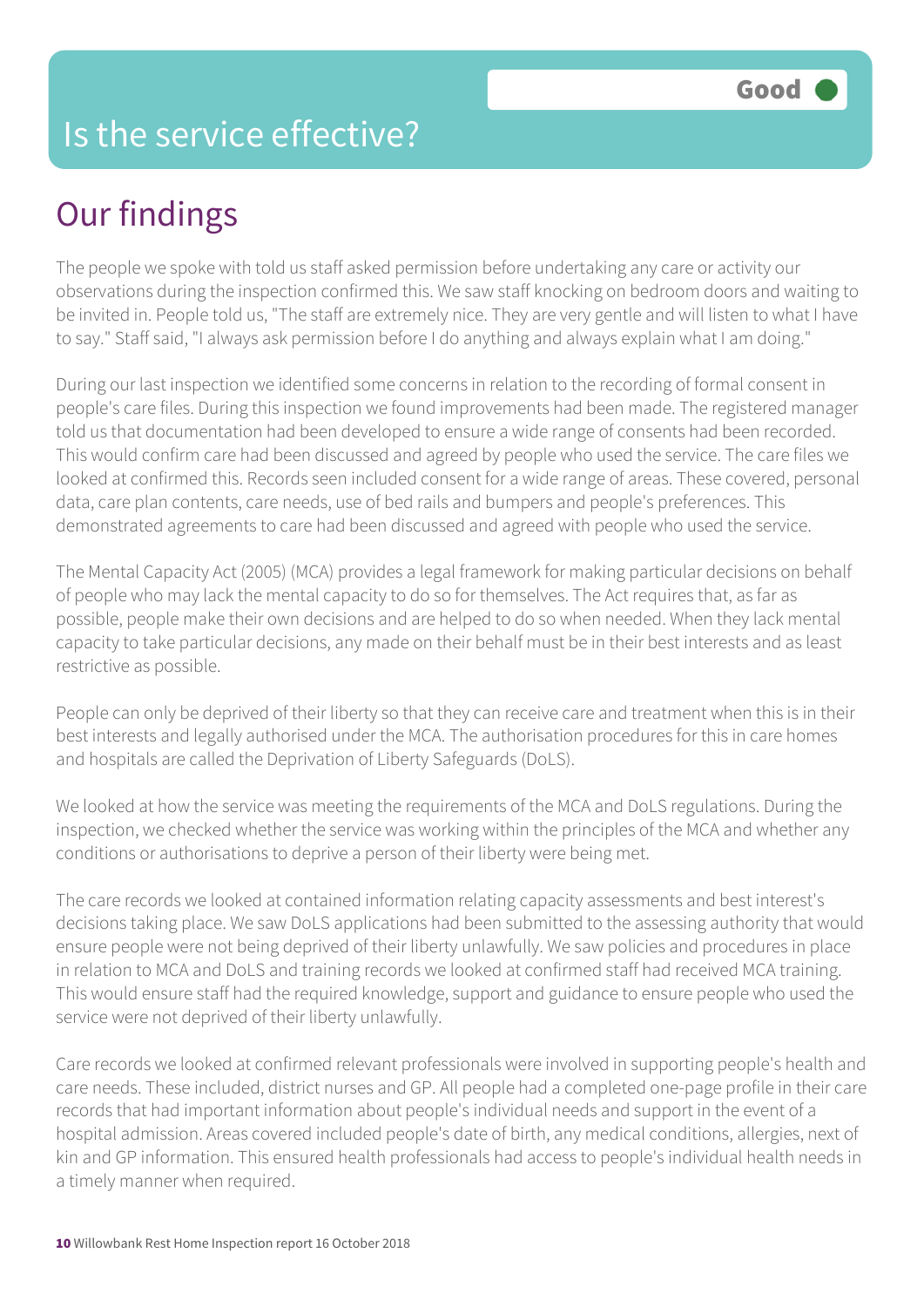All of the people we spoke with told us they were confident in the knowledge and skills of the staff team who delivered their care. They said, "All of the staff are extremely nice" and "I am very happy here everyone is so nice." Staff told us they were provided with the training required to support them in their role. They said, "We do online training and in house. The training is good" and "The mandatory training is ongoing, I have just finished my NVQ level three. I learn more from the doctors, nurses and [registered] manager on the job."

We observed a number of staff attending a face to face training session on the day of our inspection. This demonstrated the proactive approach to ensuring that regular and relevant training was provided to the staff team. The training matrix and training records we looked at confirmed staff received relevant training to deliver effective care to people. Topics covered included, adult basic, life support, communication, complaints, conflict resolution, consent, control of hazardous substances, fire safety, first aid and infection control. Staff files confirmed that inductions had been completed on commencement of staff to the home. There was evidence of supervisions taking place regularly as well as annual appraisals that provided them with the opportunity to discuss their progress and future plans to develop their knowledge and skills.

The home had been adapted to meet the needs of all people who lived there. There was an ongoing refurbishment programme in progress which when completed would include a new lift and building extension. The home had accessible corridors and assisted bathing facilities was available where required for people with limited mobility. Public areas of the home were allocated on the ground floor and bedroom access to the first floor was via a stair lift.

People who used the service we spoke with were happy with the meals provided by the home. Comments included, "The food is always good. I eat everything. I don't like chicken so they give me sausages instead on a Friday." We saw part of the lunchtime meal service and observed a relaxed and positive experience for people who used the service. Staff were engaging in light-hearted conversations with people. Tables were nicely set and most people were seen eating together. Menu choices were on display and we saw people being offered a choice of food during our inspection.

We spoke with the chef who told us there was always, "Two choices on the menu but alternatives were available if people prefer." Staff were able to discuss any special diet for people living in the home and demonstrated that these were accommodated for them. We checked the kitchen and saw supplies of fresh and frozen food was available for the menu choices available. All areas of the kitchen were clean and tidy and records confirmed cleaning schedules were in place. The latest food hygiene rating had been published in January 2018 and the home had been rated as five. This demonstrated that the food hygiene standards were very good. We discussed with the registered manager the arrangements for staff to access hot drinks from the kitchen. The registered manager told us they would ensure no staff entered the kitchen to make drinks during the meal times. This would ensure meals and drinks preparation was completed safely by appropriately trained staff.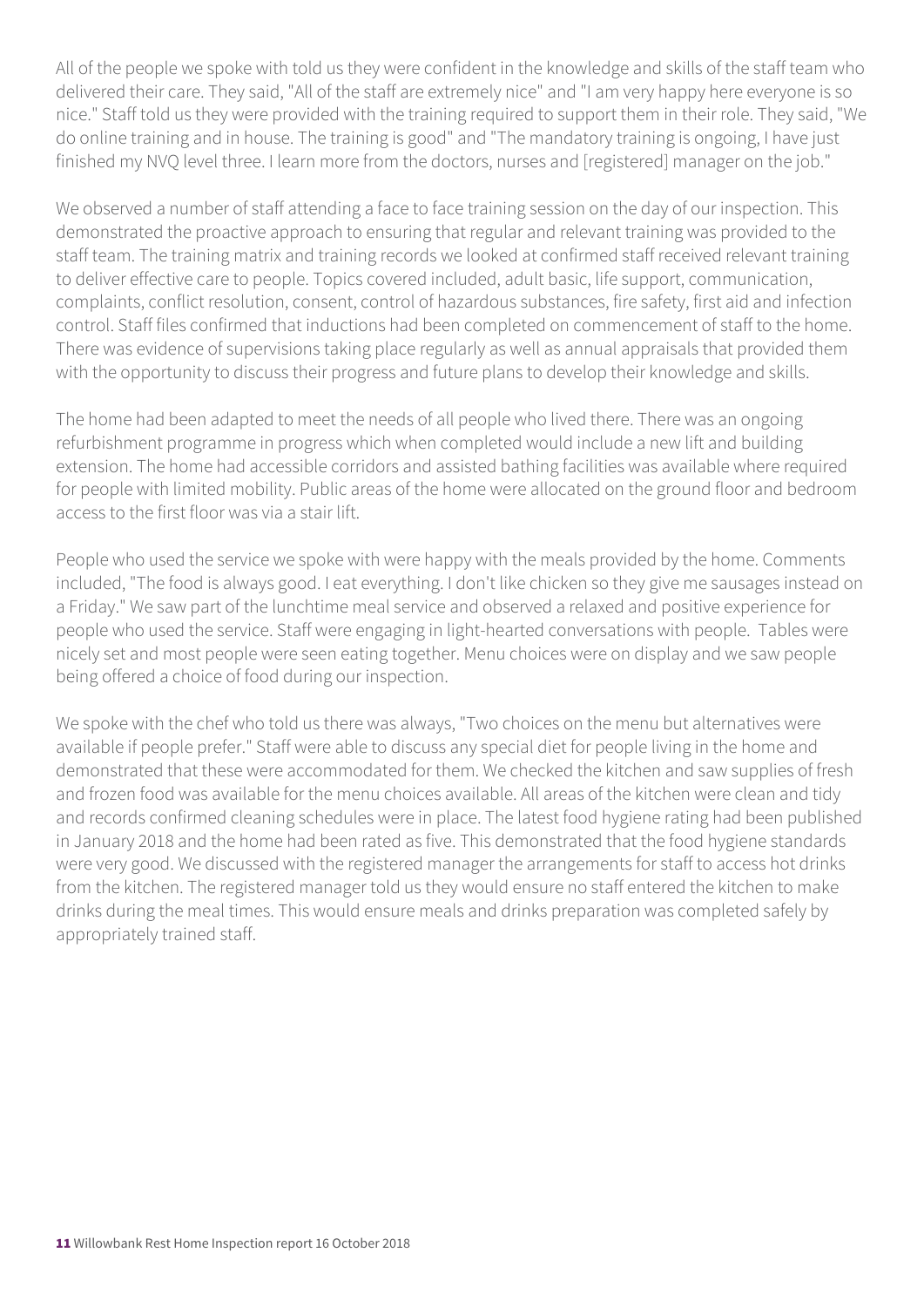#### Is the service caring?

### Our findings

People we spoke with were very complementary about the care which was provided to them. Comments included, "The girls are lovely. They really look after us well", "I am happy being in the home" and "It is a lovely place to be. I wouldn't want to be anywhere else."

Staff understood the importance of the care they provided to people. They told us, "People get the care they need and they are happy living here" and "As long as the clients [people who used the service] are well looked after and I always ask permission before I do anything and always explain what I am doing. I always treat people with dignity and respect."

It was clear from our observations that positive and caring relationships had been developed between people who used the service and staff. We saw that staff understood people's needs well and responded in a timely manner to requests for support from them. One example was where one person required a review by a medical professional we saw that the staff member offered kind support and reassurance. They said, "We are going to get you some help." This staff member provided a reassuring touch to their arm.

On the whole we saw staff treated people with dignity and respect, staff spoke with people at their pace ensuring this was done at eye level. This supported good care delivery to people who used the service. However, we observed one interaction where a member of staff spoke to a person in an inappropriate manner. We discussed our observations with the registered manager who took immediate actions to address this.

Where people received personal care, this was done in the privacy of their bedrooms or bathrooms. All people were observed to be well groomed, clean with hair and nails well kept. Clothing was appropriate for the time of the year. Up to date policies and procedures were in place to provide staff with information about how to ensure people's privacy, choice and supporting independence was maintained.

We saw guidance and policies in place about how to ensure people's equality and diversity and human rights were protected. Training records we looked at confirmed staff had undertaken equality and diversity training that would support their knowledge and skills to protect people's rights. We observed staff discussing choices with people during our inspection in regard to a variety of activities. These included meals, activities, personal care and where they would like to spend their day in the home. Care files we looked at contained detailed information about people's likes, dislikes, choice and needs. Care files stated, 'I was given an opportunity to tailor my care which is according to my wishes, needs, preferences, likes, dislikes and decisions.' This would enable staff to provide care to people that was tailored to their individualised needs.

The registered manager ensured that advocacy information was put on display in the home to advice people of the service they offered. Advocacy seeks to ensure that people are able to have their voice heard on issues that are important to them. Policies had been developed to guide staff about how to support people to access advocacy services where it was required.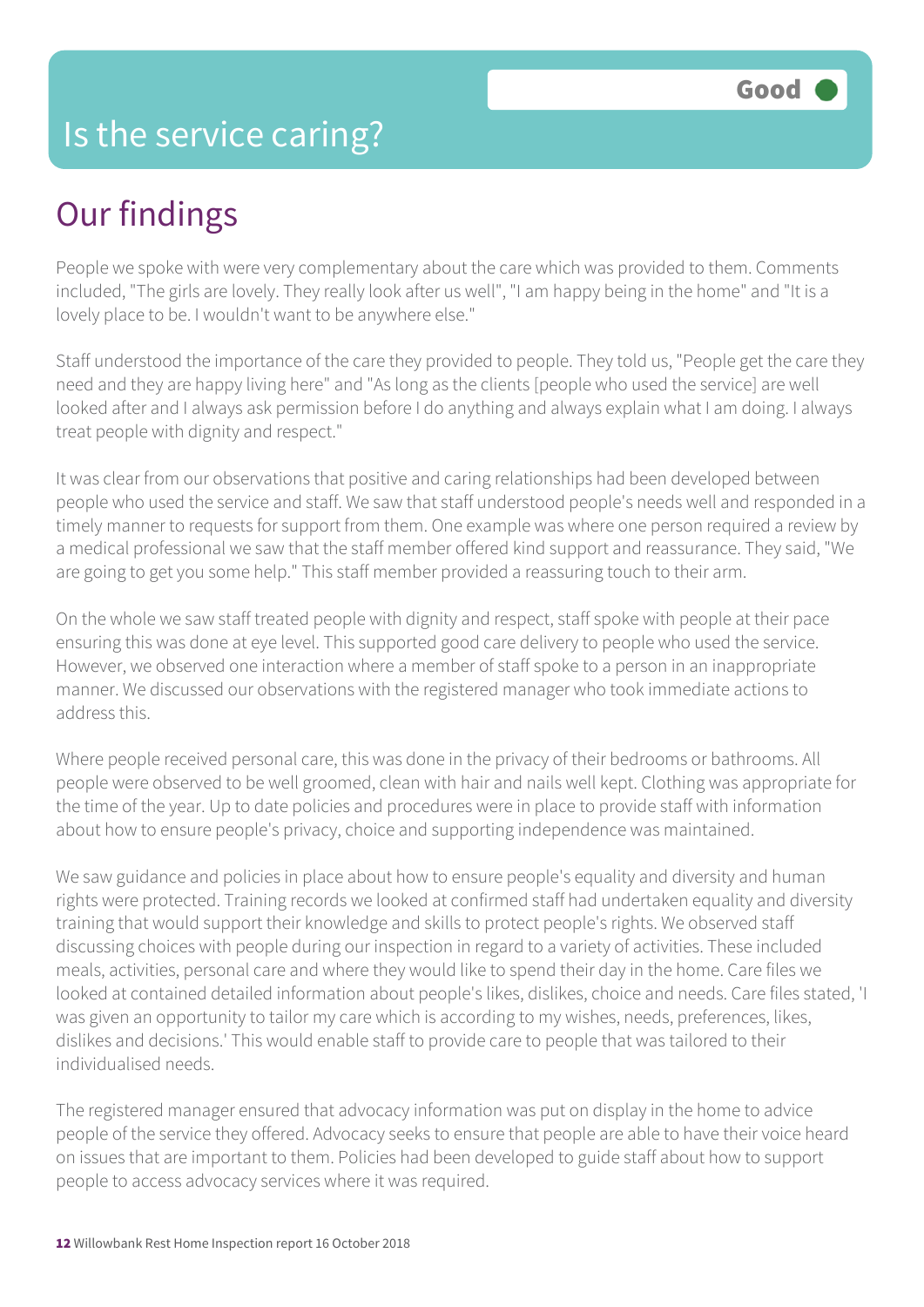### Is the service responsive?

## Our findings

People we spoke with told us they had been involved in the development of their care files. The care files we looked at confirmed this.

Care records demonstrated that preadmission assessments had been completed. This would ensure people's individual needs could be met in the home. Records included information about people's needs, any equipment required and whether capacity assessments had been undertaken. Care plans and risk assessments were in place and contained very detailed person-centred information about how to deliver individualised care to people. Areas covered included, personal care, skin care, breathing, medication, sleeping and pain.

Personal information was recorded in people's care files. This included people's names, photographs on admission and any relevant medical history. Good information relating to people's life history was seen. This included important family members, working life, leisure and interests which had been recorded. This would ensure staff had access to individualised information about people and what was important to them. Daily records and monitoring charts such as weights, continence and nutrition were seen.

Daily records were reviewed and signed by staff at each shift change. This supported staff and the registered manager to monitor the day to day care delivered as well as recognising and acting on any changes in people's conditions. This would enable appropriate actions to be taken and reviews could take place. The registered manager had developed individual files in relation to assessments and monitoring for individualised care. Areas covered included, dietician, speech and language therapy, continence and chiropody. This demonstrated the homes proactive approach to ensuring guidance from health professionals about people's individual needs was available, monitored and followed to ensure people's optimum health was achieved.

The home supported people in decision and planning their care as they neared the end of their life. Records included signed and dated Do Not Attempt Cardio Pulmonary Resuscitation (DNACPR) records that had been discussed with the person and their family where relevant. Policies and procedures were seen that contained guidance for staff to follow that ensured people's end of life wishes were met.

Where people required support to communicate effectively staff acted on this. Glasses and aids were used where they were required. Care plans had been developed that ensured all staff had access to information about how to support people's individual communication needs or associated risks. Staff were observed talking to people in a kind and gentle manner and light-hearted banter between people was seen.

The home had an activities programme and we saw photographs of activities undertaken on display in the public areas. People we spoke with told us they were happy with the activities provided in the home. One person said, "[Activities co-ordinator] is very good with activities. She gets us doing exercises and painting." Activities offered to people included, lets exercise, lets make music, quiz games, arts and crafts, baking, bingo, reminiscing with me, beauty therapy, dancing and gardening. There was a dedicated activities co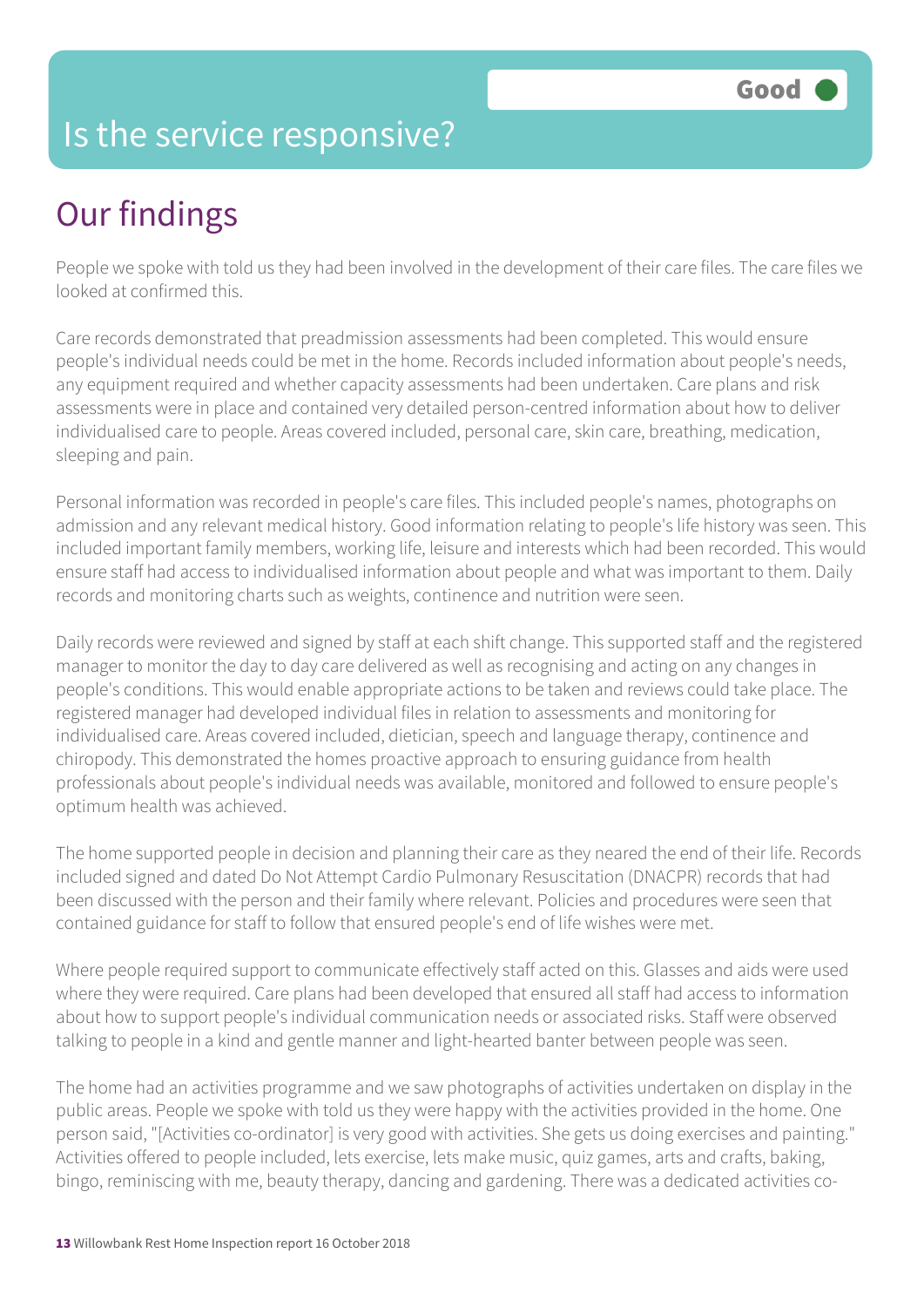ordinator in the home who was seen undertaking group art activities during our inspection. Where activities had been undertaken records had been completed that confirmed who had taken part and what activity had been provided. This supported people who used the service to engage in a fulfilled and meaningful life.

Systems were in place that demonstrated complaints were acted upon, investigated and recorded appropriately. There were details relating to one complaint and the concerns raised however we could see no record of the investigation or outcome of the complaint. We discussed this with the registered manager and nominated individual who provided evidence relating to investigating the complaint as well as the outcome of the investigation. This would support any actions going forward as a result and any lessons to be learned acted upon.

We saw very positive feedback had been received. Comments included, 'We would like to thank you for the loving care that you gave to [person who used the service], we never heard a word of complaint and we know she was being looked after', 'Thank you so much for all the care and attention you offered to [person who used the service] during the time she spent with you. It is very much appreciated' and 'Please carry on what you are doing.' This demonstrated that people were happy with the care provided in the home.

The home demonstrated the effective use of technology that supported the care delivery to people. Computers and laptops were used by staff to input information and data such as care documentation, audits and monitoring records. The registered manager told us wireless internet access was available to all people in the home when they required. They told us of one example where a person was supported to access internet video calling to watch a family wedding that they were unable to attend in person.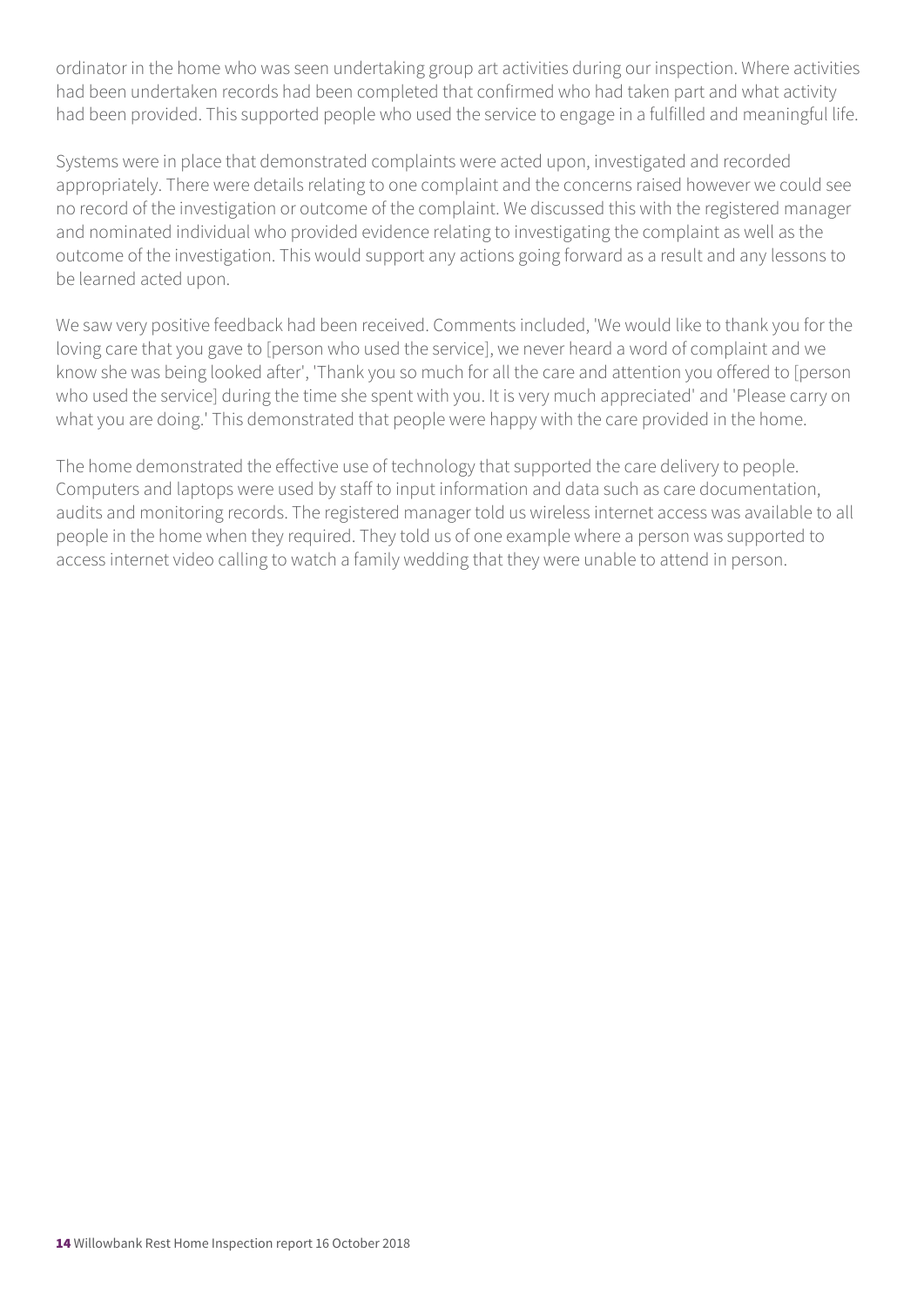# Our findings

We received positive feedback about the leadership and management of the service. Comments included, "The owner comes to see us. He is lovely and the [registered manager] is smashing." It was clear from our observation that the registered manager and nominated individual were visible and present in all areas of the home on a regular basis. They engaged in light hearted conversations with people and staff and positive relationships had been established with them. The registered manager demonstrated their understanding of people's needs. A member of staff said, "[Nominated individual] comes every week and speaks to people. He knows us all. I feel supported by the manager", "[Registered manager] is lovely. She is very approachable and jumps in to help when needed" and "I can go to [registered manager] with anything. She is good as a manager and will help with any concerns."

The manager had been registered with the Care Quality Commission (CQC) and took overall responsibility for the operation, management and oversight of the home. All members of the staff team were open, transparent and supportive of the inspection process. Records we saw demonstrated that the home worked within the wider community of professionals that promoted positive outcomes for people. These included, GP, district nurses, dietician, chiropody and speech and language therapy.

At our last inspection we made a recommendation in relation to the submission of notifications to the CQC. During this inspection we found improvements had been made. Required notifications had been submitted to the CQC as required by law. This confirmed the service operated an open and transparent approach to the oversight and monitoring of the home.

Relevant certificates were on display in the public areas of the home that demonstrated the it was appropriately registered to deliver a service to people. These included certificates of registration with the CQC, the ratings from the last inspection, employer's liability insurance, companies house certificate and the latest Healthwatch report about the service.

Regular surveys and feedback was sought from people, relatives and staff about their experiences of the service provided by the home. Topics covered included; the key questions of safe, effective, caring, responsive and well led as well as activities, training and the food served. When results had been obtained these were collated into a summary to enable monitoring and reviews of their findings. Positive feedback about the home had been received.

Up to date policies and procedures were in place that covered all aspects of care delivery and the operation of the home. There were copies of relevant policies on display to guide staff and visitor. These included, complaints and the visitor's policy. Information leaflets and guidance was available in the entrance hallway. The home had developed a, 'Who we are' leaflets that contained important information about the homes core values and what it offered to people such as support with choice, equality and diversity, independence, social, personal, cultural and religious beliefs.

Team meetings took place regularly in the home. We saw records that confirmed the dates of the meetings,